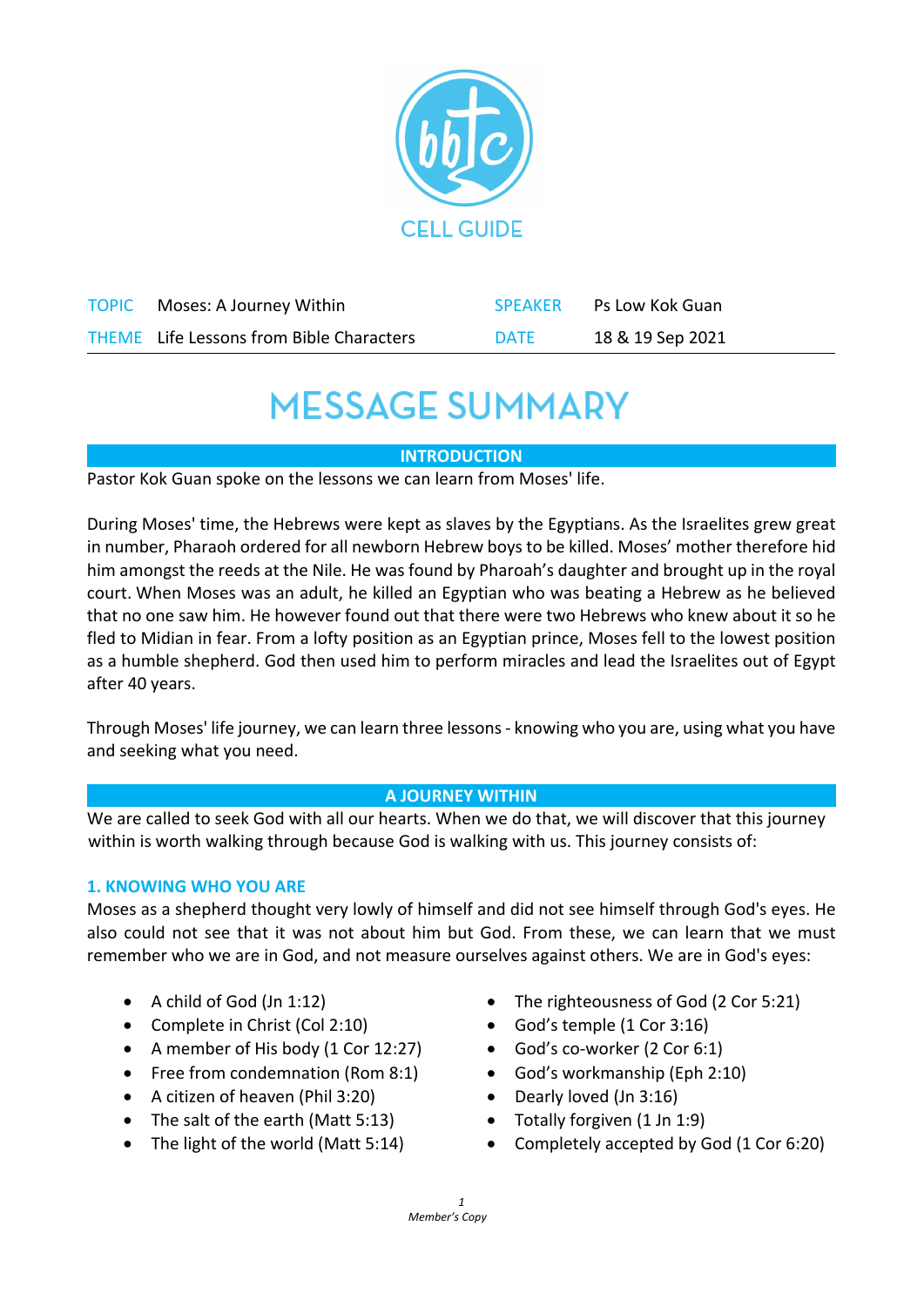#### **2. USING WHAT YOU HAVE**

It is only when we know who we are that God can use what we have for His glory. We can see this through various examples from the life of Moses. For Moses, God showed this to him by turning Moses' staff into a serpent. He then used Moses to go before Pharoah to call down the 10 plagues which led to the Israelites' release. He used Moses' staff as an instrument to part the Red Sea.

We are created as unique individuals by God, given different gifts, personalities and life experiences. Everything we have been through and all we have are meant to be used for God's glory. Although we may make mistakes along the way, God will walk along with us so that we may know what it means to walk in His ways. Therefore, are we willing to offer all we have to God?

Give God what you have so that He may use it beyond your imagination. He will honour those who honour Him.

#### **3. SEEKING WHAT YOU NEED**

In order to finish well, we also have to seek what we need. We all have desires and wishes in life but may not always get them. The 40 years in the desert gave Moses the required experience to lead the Israelites through it. Sometimes we may need to go through the long route to realize that without that journey, we may not be able to do what God has prepared for us to do today.

God's ultimate plan for Israel was for her to become a kingdom. Beyond having an army, land and laws, God's presence was needed for Israel to be set apart from other nations and be truly successful. A church too may be able to advance with strong leadership, sound teaching and solid infrastructure but there is no point if God is not in its midst. Serving God must be anchored by the need to seek God first. God will supply all we need to serve all those in need. If we have God with us, we have all that we need. If we have the presence of God, that is more than enough. What are you seeking after? Do you see your time with the Lord as a need?

We need the presence of God because life is a challenge but with God, it can be a miracle.

#### **CONCLUSION**

Seek God with all your heart and you will discover that this journey within is worth walking through because God is walking with you. Every step of the way is a journey about knowing who you are, using what you have and seeking what you need.